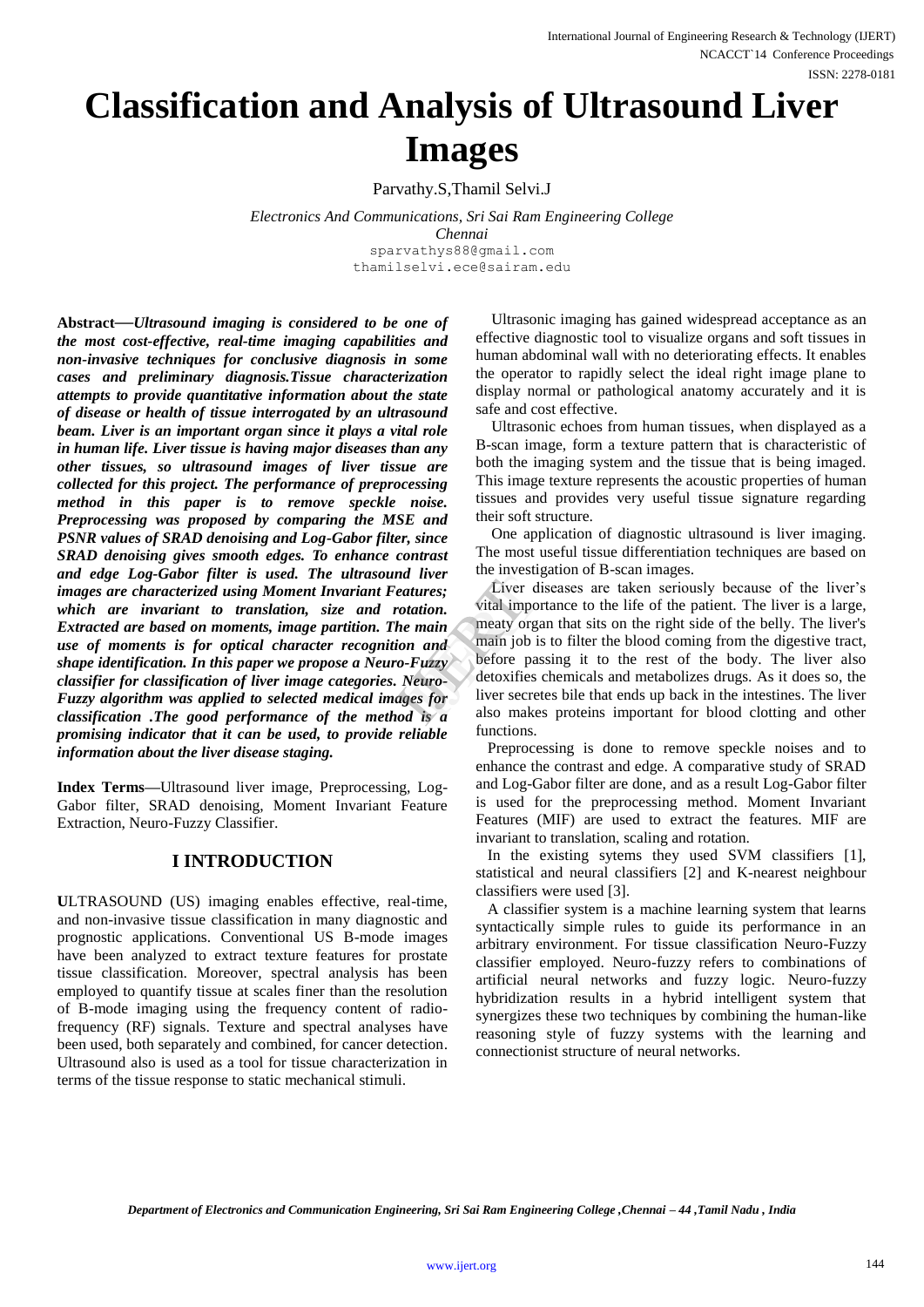

Fig.1. Flow Diagram

Preprocessing,Moment Invariant Feature Extraction steps are carried out as in Fig.1

# **II MATERIALS AND METHODS**

The work presented in this study consists of three major modules: 1) collection of ultrasound liver images, 2) Preprocessing,3) Feature Extraction and 4)Classifier.

## **1.** *Collection Of Ultrasound Liver Images*

 An abdominal ultrasound can test for many liver conditions, including cancer, cirrhosis, or problems from gallstones. The medical ultrasound frequency ranges from 1MHz to 15MHz.A sound wave is typically produced by a piezoelectric transducer; the wave travels into the body and comes into focus at a desired depth. The sound wave is partially reflected from the layers, the return sound wave vibrates the transducer, and the transducer turns the vibrations into electrical pulses that travel to the ultrasonic scanner where they are processed and transformed into digital image.

 Transforming the received signal into a digital image may be explained by using a blank spreadsheet as an analogy. The ultrasound liver images of abnormal condition livers and normal condition livers of patients were collected.



Fig.2.An ultrasound liver image of liver cancer patient

#### **2**. *Preprocessing*

 The preprocessing removes the speckle noises in high frequency images. Speckle noise is caused by coherent processing of backscattered signals from multiple distributed signals. Speckle differs from other types of noise in the sense that it is a deterministic artifact, meaning that two signals or images, acquired under exactly the same circumstances, will experience exactly the same speckle corruption pattern but if some or all of the circumstances differ, the speckle corruption pattern will be different. To remove speckle noise, adaptive and non-adaptive filters can be used. Preprocessing enhances the contrast and edge detection of image. A comparative study of SRAD Denoising and Log-Gabor Filter were done here. The prepre<br>
frequency in<br>
processing o<br>
signals. Spec<br>
that it is a d<br>
images, acqu<br>
experience e<br>
ps are<br>
experience e<br>
come and l

### *A. Speckle Reducing Anisotropic Diffusion (SRAD)*

 In the case of diffusion filtering the direction and strength of the diffusion are controlled by an edge detection function. SRAD is a nonlinear diffusion based method. SRAD emphasizes edge-enhancement more than visualization improvement.

SRAD removes speckle by preserving edges and enhancing edges. It removes speckles and at the same time enhances the edges. It removes speckles by modifying the image via solving a Partial Differential Equation. SRAD is proposed for speckled images without logarithmic compression. If the edge is not detected, the edge will not be enhanced and even smoothed. And if the noise is detected as edges, the noise will not be smoothed and even enhanced.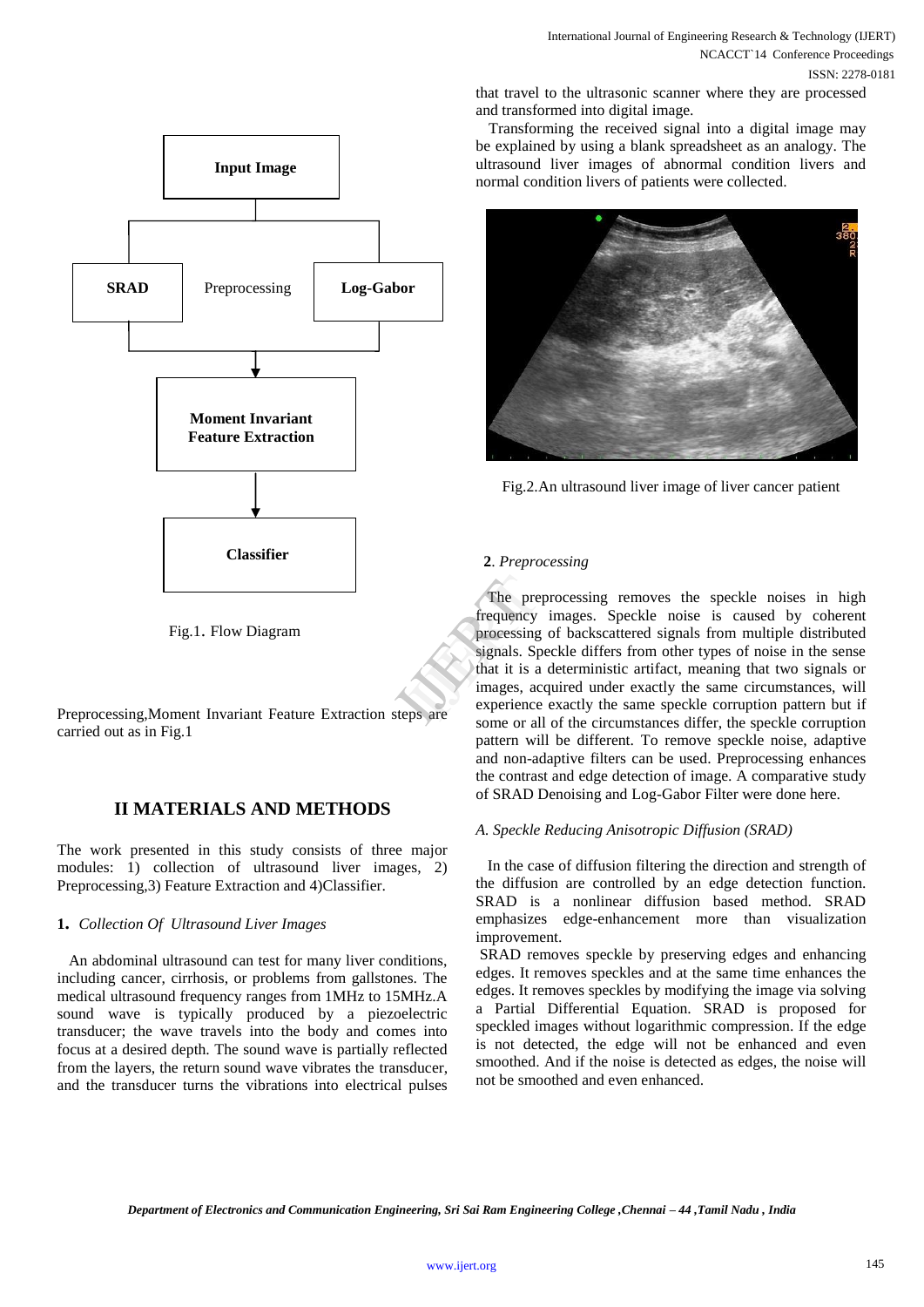SRAD exploits the instantaneous coefficient of variation, which serves as edge detector in speckled images. The function exhibits high values at edges and produces low values in homogeneous regions. Thus it ensures the mean preserving behavior in the homogeneous regions and edge preserving and edge enhancing at the edges. The performance of SRAD is sensitive to the selection of threshold value. Although SRAD has a dynamic threshold value, its precision of edge detecting is not so good in experiment.

#### *B. Log-Gabor Filter*

 Images are better coded by filters that have Gaussian transfer functions when viewed on the logarithmic frequency scale. Gabor functions have Gaussian transfer functions when viewed on the linear frequency scale [15]. Log-Gabor filters basically consist in a logarithmic transformation of the Gabor domain which eliminates the annoying DC-component allocated in medium and high-pass filters. Log-Gabor filters can be constructed with arbitrary bandwidth and the bandwidth can be optimised to produce a filter with minimal spatial extent. Log-Gabor implementation is non-orthogonal, which implies a considerable increasing of computational and memory costs.

There are two important characteristics :-

 Firstly, log-Gabor functions, by definition, always have no DC component, and secondly, the transfer function of the log Gabor function has an extended tail at the high frequency end. Field's studies of the statistics of natural images indicate that natural images have amplitude spectra that fall off at approximately 1/w. To encode images having such spectral characteristics one should use filters having spectra that are similar. Field suggests that log Gabor functions, having extended tails, should be able to encode natural images more efficiently than, say, ordinary Gabor functions, which would over-represent the low frequency components and underrepresent the high frequency components in any encoding.

 Another point in support of the log Gabor function is that it is consistent with measurements on mammalian visual systems which indicate we have cell responses that are symmetric on the log frequency scale.

On the linear frequency scale the Log-Gabor function has a transfer function of the form

$$
G(w)=e^{\left( -\log(w/w_-)2 \right)/\left( \right. 2 \left( \log(k/w_-)2 \right. \right)}_{\rm o}
$$

## **3**. Feature Extraction

 When the input data to an algorithm is too large to be processed and it is suspected to be notoriously redundant (e.g. the same measurement in both feet and meters) then the input data will be transformed into a reduced representation set of features (also named features vector). Transforming the input data into the set of features is called *feature extraction*. If the features extracted are carefully chosen it is expected that the

features set will extract the relevant information from the input data in order to perform the desired task using this reduced representation instead of the full size input.

 Feature extraction involves simplifying the amount of resources required to describe a large set of data accurately. When performing analysis of complex data one of the major problems stems from the number of variables involved. Analysis with a large number of variables generally requires a large amount of memory and computation power or a classification algorithm which overfits the training sample and generalizes poorly to new samples. Feature extraction is a general term for methods of constructing combinations of the variables to get around these problems while still describing the data with sufficient accuracy. **Moment Invariant Feature Extraction used,** since it is invariant to scale, rotation and shape.

#### *A. GLCM Feature Extraction*

The Gray Level Coocurrence Matrix (GLCM) method is a way of extracting second order statistical texture features.

 Haralick et all first introduced the use of co-occurrence probabilities using GLCM for extracting various texture features. The matrix element P (i, j |  $\Delta$ x,  $\Delta$ y) is the relative frequency with which two pixels, separated by a pixel distance (Δx, Δy), occur within a given neighborhood, one with intensity 'i' and the other with intensity 'j'. The matrix element P  $(i, j | d, \theta)$  contains the second order statistical probability values for changes between gray levels 'i' and 'j' at a particular displacement distance d and at a particular angle (*ө*). Using a large number of intensity levels G implies storing a lot of temporary data, i.e. a  $G \times G$  matrix for each combination of (Δx, Δy) or (d, *ө*). Due to their large dimensionality, the GLCM's are very sensitive to the size of the texture samples on which they are estimated. Thus, the number of gray levels is often reduced. GLCM matrix formulation can be explained with the example illustrated in fig 2.1 for four different gray levels. Here one pixel offset is used (a reference pixel and its immediate neighbour). If the window is large enough, using a larger offset is possible. The top left cell will be filled with the number of times the combination 0,0 occurs, i.e. how many time within the image area a pixel with grey level 0 (neighbour pixel) falls to the right of another pixel with grey level 0(reference pixels). y end.<br>
te that<br>
off at a particula<br>
pectral<br>
(a). Using a lat are<br>
a lot of ter<br>
aving<br>
more<br>
simple texture s<br>
would<br>
the texture s<br>
under-

 $g_{ij} = (i, j)$  entry in GLCM

The following features are used:-

- 1) Energy:
	- Energy =  $\sum_i \sum_j g_{ij}^2$
- 2) Entropy:

Entropy = 
$$
\sum_i \sum_j g_{ij} \log_2 g_{ij}
$$
  
3) Contrast:

$$
\text{Contrast} = \sum_{i} \sum_{j} (i - j)^2 g_{ij}
$$

- 4) Variance: Variance =  $\sum_i \sum_j (i - \mu)^2$
- 5) Homogeneity: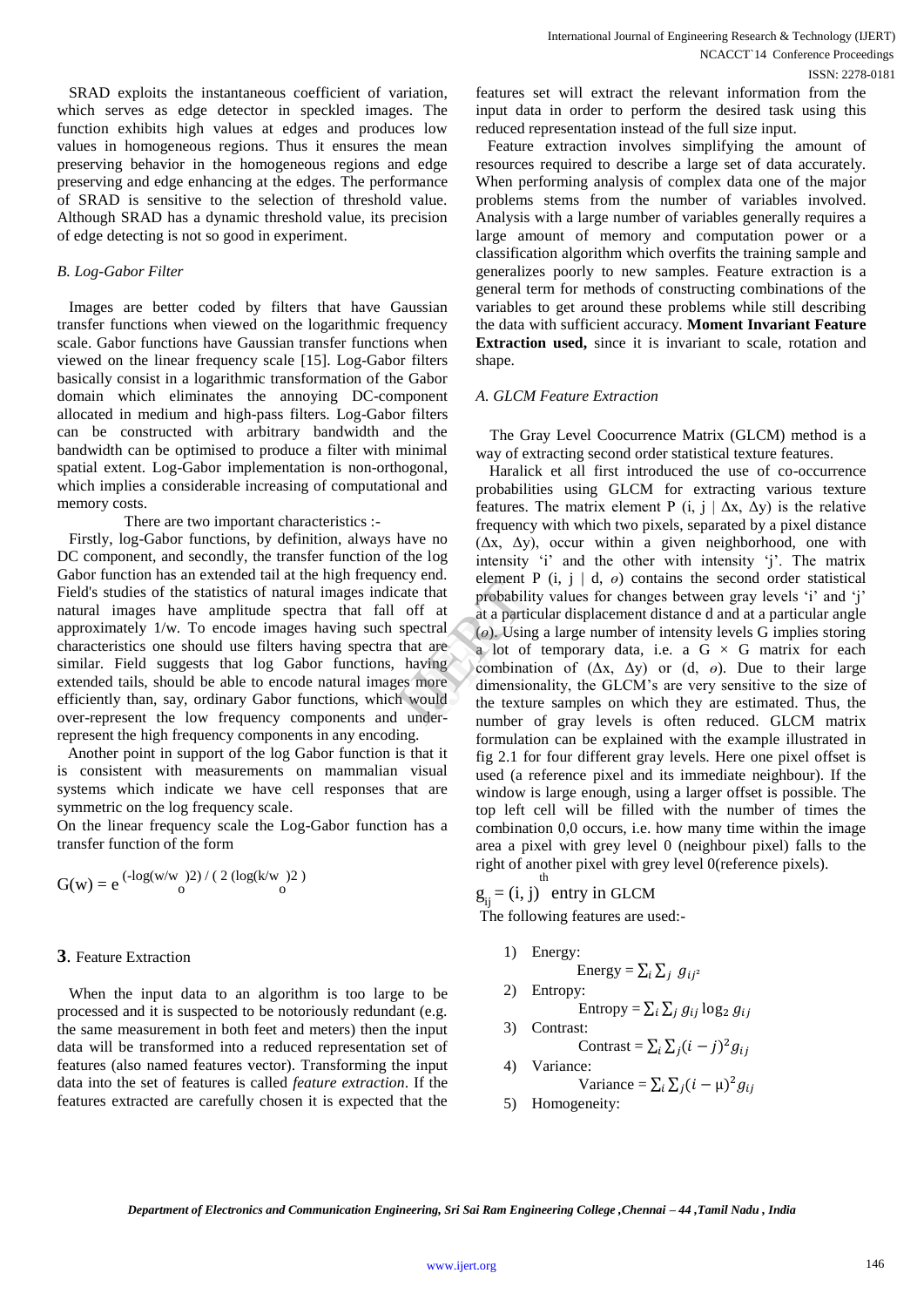Homogeneity =  $\sum_i \sum_j \frac{1}{\sqrt{2\pi}}$  $i \, \Delta_j \frac{1}{1}$ 

6) Correlation:

$$
\text{Correlation} = \frac{\sum_{i} \sum_{j} (ij) g_{ij} - \mu_{x} \mu_{y}}{\sigma_{x} \sigma_{y}}
$$

7) Cluster Prominence:

Prom =  $\sum_{i=0}^{G-1} \sum_{j=0}^{G-1} {i+j - \mu_{x-} \mu_{y}}^4$  X P(i.j)

#### *B. Moment Invariant Feature Extraction*

 Moment functions have a broad spectrum of applications in image analysis, such as invariant pattern recognition, object classification, pose estimation, image coding and reconstruction. These new features compute moments from a point shifted to a distance from the image centroid [4]. By doing so, the new moments show improved ability to represent symmetrical and noisy images. A set of moments generally represents global characteristics of the image shape and provides information about different types of geometrical features of the image. Regular moments are the first of these moment functions to find applications since they are algorithmically and computationally simple. Moment Invariant feature extraction becomes a classical tool for object recognition. It represents global characteristics of the image shape. It provides information about different types of geometrical features of the image [19].

 Derived the seven famous invariants to the rotation of objects.

 $\varphi_1 = \mu_{20} + \mu_{02}$  $\varphi_2 = (\mu_{20} - \mu_{02})^2 + 4\mu_{11}^2$  $\varphi_3 = (\mu_{30} - 3\mu_{12})^2 + (3\mu_{21} - \mu_{03})^2$  $\varphi_4 = (\mu_{30} + \mu_{12})^2 + (\mu_{21} + \mu_{03})^2$  $\varphi_5 = (\mu_{30} - 3\mu_{12}) (\mu_{30} + \mu_{12}) ((\mu_{30} + \mu_{12})^2)$  $-3(\mu_{21}+\mu_{03})^2$  +  $(3\mu_{21}-\mu_{03})(\mu_{21}+\mu_{03})$  $X(3(\mu_{30}+\mu_{12})^2-(\mu_{21}+\mu_{03})^2)$  $\varphi_6 = (\mu_{20} - \mu_{02}) ((\mu_{30} + \mu_{12})^2 - (\mu_{21} + \mu_{03})^2)$ +  $4\mu_{11}$  ( $\mu_{30}$  +  $\mu_{12}$ ) ( $\mu_{21}$  +  $\mu_{03}$ )  $\varphi_7$  = (3μ<sub>21</sub> – μ<sub>03</sub>) (μ<sub>30</sub> + μ<sub>12</sub>) ((μ<sub>30</sub> + μ<sub>12</sub>)<sup>2</sup>  $-3(\mu_{21}+\mu_{03})^2) - (\mu_{30}-3\mu_{12})(\mu_{21}+\mu_{03})$  $X(3(\mu_{30}+\mu_{12})^2-(\mu_{21}+\mu_{03})^2)$ 

where

$$
\mu_{pq} = \int_{-\infty}^{\infty} \int_{-\infty}^{\infty} (x - x_c)^p (y - y_c)^q f(x, y) \, dx \, dy
$$

is the central moment of the object  $f(x, y)$  and  $(x, y_c)$  are the coordinates of the object centroid.

#### 4. *Classifier*

 A classifier system is a machine learning system that learns syntactically simple rules to guide its performance in an arbitrary environment. For tissue classification Neuro-Fuzzy classifier employed. Neuro-fuzzy refers to combinations of artificial neural networks and fuzzy logic.

 Neuro-fuzzy hybridization results in a hybrid intelligent system that synergizes these two techniques by combining the human-like reasoning style of fuzzy systems with the learning and connectionist structure of neural networks. Neuro-fuzzy hybridization is widely termed as Fuzzy Neural Network (FNN) or Neuro-Fuzzy System (NFS) in the literature. Neurofuzzy system (the more popular term is used henceforth) incorporates the human-like reasoning style of fuzzy systems through the use of fuzzy sets and a linguistic model consisting of a set of IF-THEN fuzzy rules. The main strength of neurofuzzy systems is that they are universal approximators with the ability to solicit interpretable IF-THEN rules.

 The strength of neuro-fuzzy systems involves two contradictory requirements in fuzzy modeling: interpretability versus accuracy. In practice, one of the two properties prevails. The neuro-fuzzy in fuzzy modeling research field is divided into two areas: linguistic fuzzy modeling that is focused on interpretability, mainly the Mamdani model; and precise fuzzy modeling that is focused on accuracy, mainly the Takagi-Sugeno-Kang (TSK) model.

 Although generally assumed to be the realization of a fuzzy system through connectionist networks, this term is also used to describe some other configurations including: Takagi-Suge.<br>
on of Although g<br>
system throu<br>
to describe se<br>
. Der<br>
Fuz:<br>
para

- Deriving fuzzy rules from trained RBF networks.
- Fuzzy logic based tuning of neural network training parameters.
- Fuzzy logic criteria for increasing a network size.
- Realising fuzzy membership function through clustering algorithms in unsupervised learning in SOMs and neural networks.
- Representing fuzzification, fuzzy inference and defuzzification through multi-layers feed-forward connectionist networks.

 Fuzzy classification is the task of partitioning a feature space into fuzzy classes. A fuzzy rule gives a meaningful expression of the qualitative aspects of human recognition. Based on the result of pattern matching between rule antecedents and input signals, a number of fuzzy rules are triggered in parallel with various values of firing strength.

 The proposed neuro-fuzzy approach is better than neural network classifiers in the sense that prior knowledge about the training data set can be encoded into the parameters of the neuro-fuzzy classifier.

## **III RESULTS**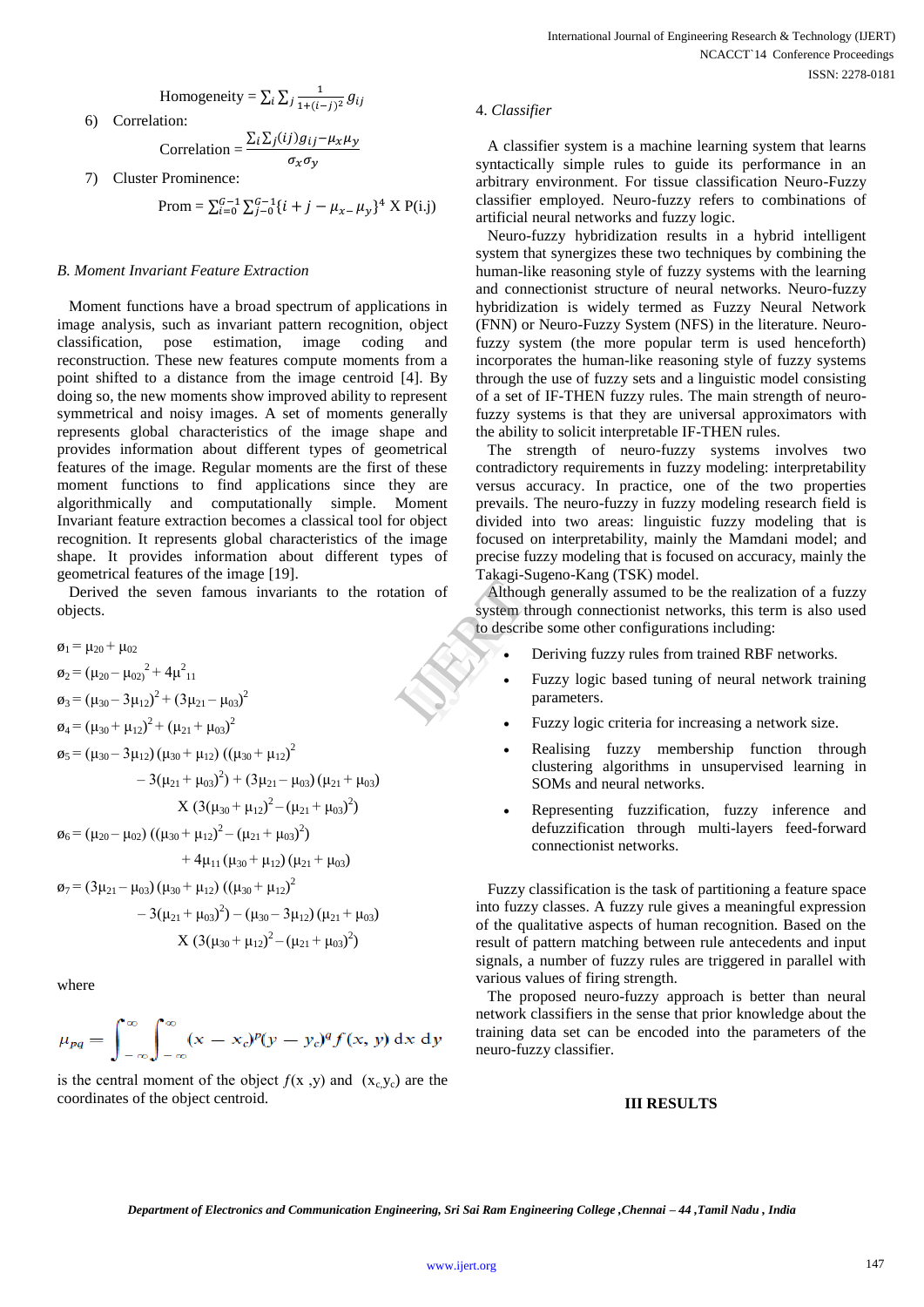Computer simulations were carried out using MATLAB. Experimental results are conducted on ultrasonic B-mode images.

Comparative study of SRAD and Log-Gabor filter were conducted on the collected ultrasound liver images and calculated the MSE (Mean Square Error) and PSNR (Peak Signal-to-Noise Ratio) in dB.

Table 1 Comparative study of SRAD and Log-Gabor filter performance for normal liver image and abnormal liver images

| <b>Filters</b> | <b>Normal Images</b>           |                               | <b>Abnormal Images</b>         |                                |
|----------------|--------------------------------|-------------------------------|--------------------------------|--------------------------------|
|                | <b>MSE</b>                     | <b>PSNR</b>                   | MSE                            | <b>PSNR</b>                    |
| <b>SRAD</b>    | 0.00015507<br>to<br>0.00023352 | 84.4475 dB<br>to<br>86.225 dB | 0.00010423<br>to<br>0.00026654 | 83.8731 dB<br>to<br>87.9506 dB |
| Log-<br>Gabor  | 0.348899<br>tο<br>0.713970     | 49.594 dB<br>to<br>52.7038 dB | 0.416771<br>tΩ<br>0.898337     | 48.5964 dB<br>tΩ<br>51.9318 dB |

 The performance of SRAD and Log-Gabor filters shows that Log-Gabor filter is best suited to remove speckle noise and enhances the contrast. SRAD filter has high PSNR values and it takes more CPU time. PSNR value should be in range of 30 dB -60 dB, values indicate the quality of the image The Log-Gabor filter gives good images quality and PSNR values ranges from 45-55dB.

#### **IV DISCUSSION**

 We propose neuro-fuzzy classifier to find whether a liver image is in normal or abnormal condition.

 A comparative study of SRAD denoising and Log-Gabor filter were done. The performance of SRAD and Log-Gabor filters shows that Log-Gabor filter is best suited to remove speckle noise and enhances the contrast. SRAD filter has high PSNR value it ranges from 83-87dB and it takes more CPU time. PSNR value should be in range of 30 dB -60 dB, values indicate the quality of the image. The Log-Gabor filter gives good images quality and PSNR values ranges from 45- 55dB.Finally for preprocessing Log-Gabor filter chosen, for good quality of image and the processing time is less than SRAD filter.

#### **V CONCLUSION**

 We have presented a technique, which is able to process large number of ultrasound liver images. Calculated the PSNR and MSE values of SRAD and Log-Gabor filter. The PSNR value of Log-Gabor filter ranges from 45-55dB. Finally Log-Gabor filter used for preprocessing method, since the PSNR value ranges from 30-60dB indicates the quality of images. A novel approach for ultrasound liver images classification based on extracting features using GLCM and moment invariant feature extraction. Moment-invariants are invariant to translation, size and rotation. They are able to compute moments from a point shifted to a distance from the image centroid, and the image at any rotation, and the images at any size. The result of this project shows the classification of the liver images, means the liver is in normal condition or in abnormal condition.

#### **REFERENCES**

[1] Mohammad I.Dauod, Pervin Mousavi, Farhad Imani, Robert Rohling and Purang Abolmaesumi , "Tissue classification using ultrasound-induced variations in acoustic backscattering features," IEEE Trans. on Biomedical Engineering, vol. 60, no. 2, Feb. 2013.

[2] Yasser M. Kadah et.al "Classification algorithms for quantitative tissue characterization of diffuse liver disease from ultrasound images ," IEEE Trans., vol. 15,Issue no. 4, August 1996. 18 dB<br>
quantitative<br>
from ultrasor<br>
August 1996<br>
3] B.B. Gos<br>
ws that "Accuracy of disease," AJI<br>
es and [4] M. K.

[3] B.B. Gosnik, S.K. Lemon, W. Scheible, and G. R. Leupold "Accuracy of ultrasonography in diagnosis of hepatocellular disease," *AJR*, vol. 133, pp. 19-23, 1979.

[4] M. K. Hu, "Visual pattern recognition by moment invariants", IRE Trans. on Information Theory, Vol. IT-8,(1961), pp. 179-187 .

[5] Neeraj Sharma et.al ,"Segmentation and classification of medical images using texture-primitive features: Application of BAM-type artificial neural network".

[6] B. R. Nhan and T. Chau, "Classifying affective states using thermal infrared imaging of the human face," IEEE Trans. Biomed. Eng., vol. 57, no. 4, pp. 979–987, Apr. 2010.

[7] S. Gundimada and V. K. Asari, "Facial recognition using multisensor images based on localized kernel eigen spaces, IEEE Trans. Image Process., vol. 18, no. 6, pp. 1314–1325, Jun. 2009*.*

[8] Amira A.Mahmound, S.El Rabaie, T.E. Taha, O.Zahran and F.E. Abd El-Samie, "Comparative study of different denoising filters for speckle noise reduction in ultrasonic Bmode images," I.J. Image, Graphics and Signal Processing, pp. 1-8, Feb. 2013.

[9] S. Lankton and A. Tannenbaum, "Localizing region-based active contours," IEEE Trans. Image Process, vol. 17, no. 11, pp. 2029–2039, Nov. 2008.